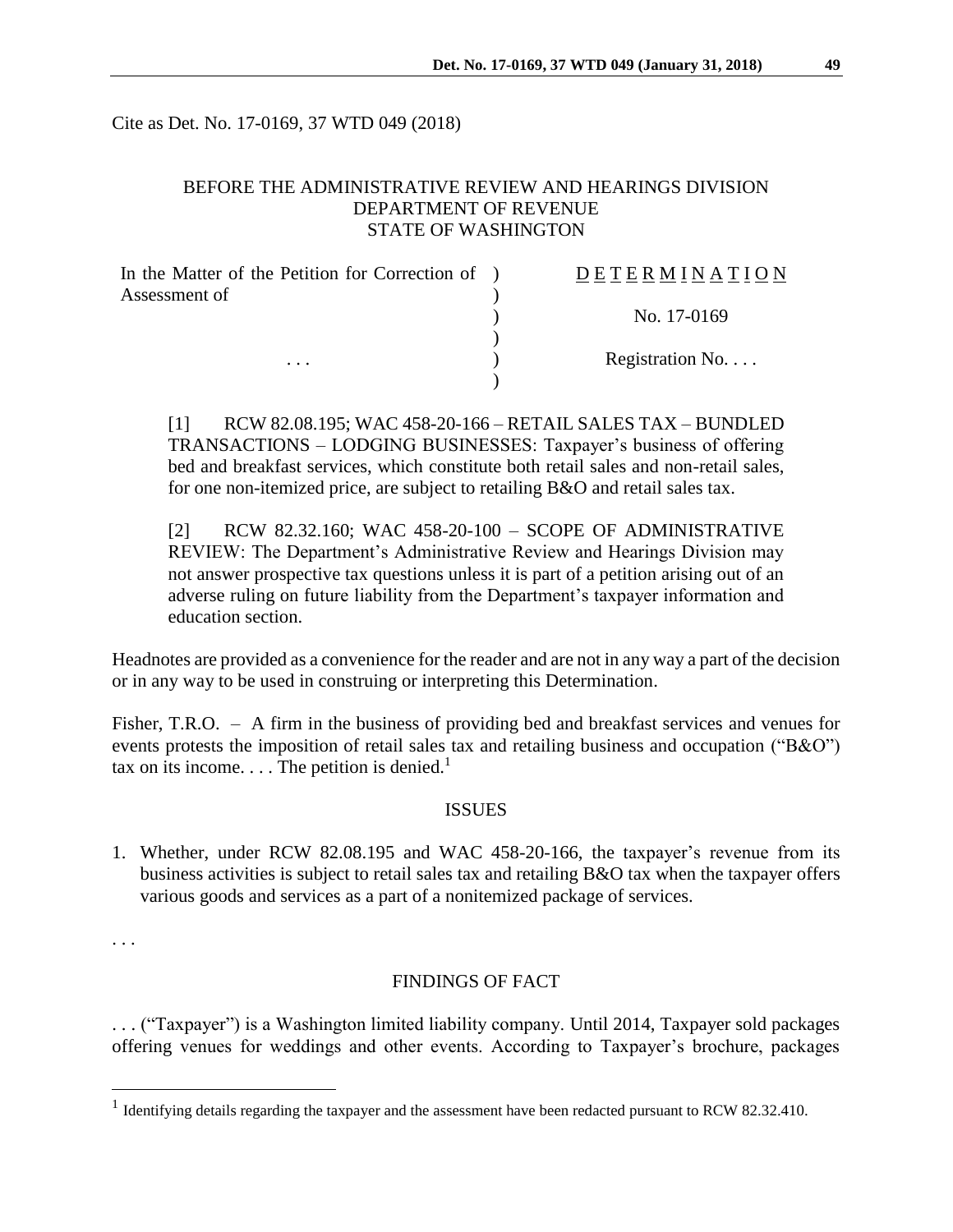include use of the entire estate, chairs, tables, linens, piano, sound equipment, event planning, dining with a customized menu, and use of the bride/groom suites. Audit Response to Taxpayer's Petition, Exhibit A; *see also* . . . (last accessed July 3, 2017). According to Taxpayer's petition, Taxpayer began offering bed and breakfast services in 2014; the bed and breakfast services were added to some of Taxpayer's packages. According to the brochure and Taxpayer's website, the packages are sold for one, nonitemized price.

The Department of Revenue ("Department") audited Taxpayer to ensure that Taxpayer was complying with its Washington tax obligations from December 1, 2012, through December 31, 2014 (hereafter, "audit period"). The Department determined that Taxpayer's packages were subject to retailing B&O tax as well as retail sales tax because the packages were sold for one, nonitemized price and included items subject to retail sales tax. The Department noted that Taxpayer charged and collected \$ . . . in retail sales tax during the audit period, but only remitted \$ . . . to the Department. Thus, the Department determined Taxpayer collected but failed to remit \$ . . . in retail sales tax, which made up 90% of the retail sales tax Taxpayer collected during the audit period. The Department ultimately assessed Taxpayer \$ . . . in retail sales tax, \$ . . . in retailing B&O tax,  $\$\dots$  in use tax and deferred sales tax,  $\$\dots$  in an evasion penalty,  $\$\dots$  in a substantial underpayment penalty, and \$ . . . in interest; the Department credited Taxpayer with having paid \$ . . . in service and other B&O tax during the audit period.

Taxpayer timely sought administrative review. In its petition, Taxpayer disputed the imposition of retail sales tax, alleging that Taxpayer's packages were not priced as one, nonitemized price, but were instead itemized as to all goods and services provided. Taxpayer did not submit any documentation to support its assertion that the packages' pricing were itemized as to all goods and services provided in each package. Further, Taxpayer argued that its rental of space for weddings is not subject to retail sales tax because it was a mere license to use real property.

In a letter dated December 15, 2016, Taxpayer supplemented its petition. Taxpayer alleges that its former bookkeeper instructed Taxpayer that it did not need to collect and remit retail sales tax from Taxpayer's customers. Taxpayer explained that it is in the processing of separating its venue services and its bed and breakfast services into separate and distinct businesses, and requested a written ruling in connection with the administrative review regarding how this proposed business structure would be taxed.<sup>2</sup>

Taxpayer did not dispute the imposition of use tax, deferred sales tax, retailing B&O tax,<sup>3</sup> the substantial underpayment penalty, or interest in its petition or its December 15, 2016, letter.

 $\overline{a}$ 

<sup>2</sup> WAC 458-20-100 lists the four departmental actions that are subject to administrative review: "assessment of tax, interest, or penalties; denial of a refund, credit, or deferral request; the issuance of a balance due notice or a notice of delinquent taxes; and the issuance of an adverse ruling on future liability from the taxpayer information and education (TI&E) section." WAC 458-20-100(1)(a). Taxpayer has not obtained a letter ruling from the Department from which it could seek administrative review under WAC 458-20-100. Taxpayer should submit its question to TI&E. More information on this process may be found on the Department's website. *See* Washington State Department of Revenue, Binding Rulings, [http://dor.wa.gov/content/contactus/con\\_taxrulings.aspx](http://dor.wa.gov/content/contactus/con_taxrulings.aspx) (last visited July 3, 2017).

<sup>&</sup>lt;sup>3</sup> While Taxpayer does dispute whether certain transactions are subject to retail sales tax, Taxpayer does not dispute whether such transactions are subject to retailing B&O. If Taxpayer is correct in that the services it sells are not "retail sales" within the definition of RCW 82.04.050, then Taxpayer's services would be subject to the service and other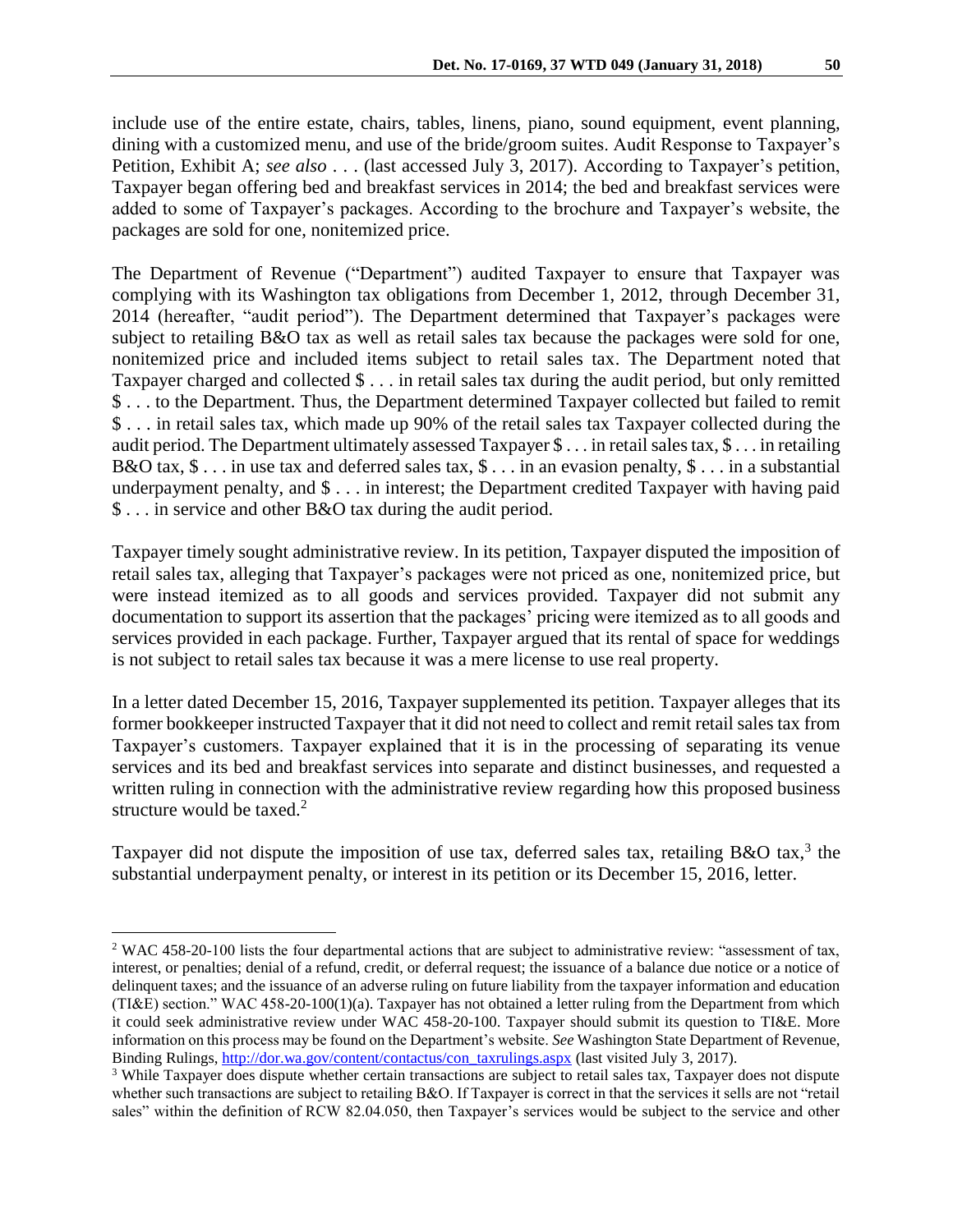## ANALYSIS

## **Retail Sales Tax on Taxpayer's Packages**

 $\overline{a}$ 

Washington imposes a B&O tax "for the act or privilege of engaging in business" in the State of Washington. RCW 82.04.220. The B&O tax measure and rate are determined by the . . . nature of the business activity in which a person is engaged. Ch. 82.04.RCW. Washington also levies a retail sales tax on each retail sale in this state. RCW 82.08.020 and 82.04.050. Under RCW 82.08.050, persons making retail sales are liable for retail sales tax when they fail to charge, collect, and remit the retail sales tax to the Department.

Taxpayer sells packages that include venues, event planning, and meals. Audit Response to Taxpayer's Petition, Exhibit A. A "sale" for purposes of the retail sales tax includes "the furnishing of food, drink, or meals for compensation whether consumed upon the premises or not." RCW 82.04.040. WAC 458-20-119 is the administrative rule regarding sales by caterers and food service contractors. Sales of meals and prepared foods by caterers to consumers are subject to the retailing B&O tax and retail sales tax. WAC 458-20-119(2); *see also* Det. No. 13-0059, 32 WTD 232, 234 (2013). Thus, the packages include a product subject to retail sales tax.

Before it offered bed and breakfast services as a part of its packages in 2014, from December 1, 2012, to December 31, 2013, Taxpayer's packages included the use of a facility. WAC 458-20- 118 is the administrative rule regarding the sale or rental of real estate and the license to use real estate. WAC 458-20-118(1) provides that income from the rental of real estate is exempt from B&O tax, but a license to use real property is subject to B&O tax under the service and other activities classification, and is not subject to retail sales tax, unless it is otherwise taxed under another classification by a specific statute. WAC 458-20-118(2) explains that the rental of real property conveys an estate or interest with an exclusive right in the lessee of continuous possession against the world, including the owner, and grants "the absolute right of control and occupancy during the term of the lease or rental agreement." In contrast, a license "does not confer exclusive control or dominion . . . . Usually, where the grant conveys only a license to use, the owner controls such things as lighting, heating, cleaning, repairing, and opening and closing the premises." WAC 458-20-118(3). Because before 2014 Taxpayer sold the use of a facility for events, and did not grant an absolute right of control or occupancy, we conclude that the packages also include a license to use real property, a product that is not a retail sale. *Id.*

In this case, before 2014, Taxpayer offered some services that are clearly retail sales (sales of meals to its customers) and some services that are not retail sales (licenses to use Taxpayer's real property). A transaction that includes retail and non-retail components can be subject to retail sales tax. Specifically, a bundled transaction is subject to retail sales tax "if the retail sale of any of its component products would be subject to [retail sales] tax . . . ." RCW 82.08.195(1). RCW 82.08.190(1)(a) defines a "bundled transaction" as "the retail sale of two or more products . . . where: (i) [t]he products are otherwise distinct and identifiable; and (ii) [t]he products are sold for one, nonitemized price." RCW 82.08.190(1)(a). The term "product" under these provisions is

B&O tax classification, which is a higher B&O tax rate than retailing B&O tax. *Compare* RCW 82.04.470(2)(a) (service and other B&O tax is 1.5%) *with* RCW 82.04.250(1) (retailing B&O tax is 0.471%).